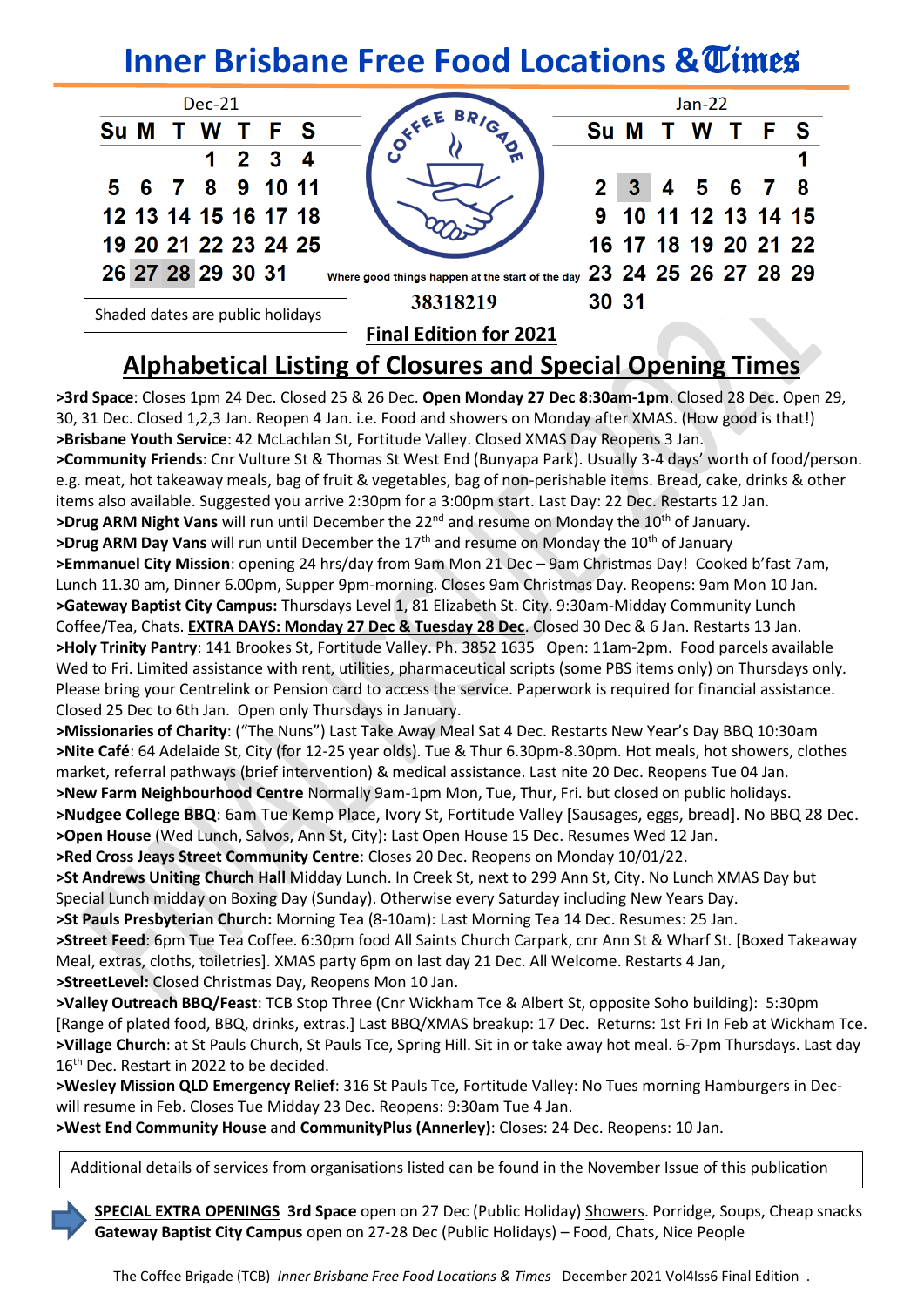# **Free Food Services that will continue over XMAS-New Year**

**>Antiochian/Greek/Russian Orthodox Church Rotating Outreach Service**: 7pm Thur Under Turbot Street Overpass, City. [Hot boxed take away meal].

**>Brisbane River City Rotary**: Sundays. 6-6:45pm. 11 Eagle Terrace, Brisbane City (in the park directly opposite Big Bird Backpackers). Hot meal & a cold drink. Plus: sleeping bags, toiletries and non-perishable foods. **>Brothers in Need**: 6:30pm Tue, Sat – Dinner, Emma Miller Place, City.

#### **>Coffee Brigade (TCB)**

TCB Stop One: 6:30am Kemp Place, Ivory St, Fortitude Valley (Opposite the Valley Fire Station).

TCB Stop Two: 7am Just outside the Holman St Ferry Terminal, Kangaroo Point.

You can use the free City Hopper Ferry Service to get to TCB Stop Two.

TCB Stop Three: 7:30am Top of Wickham Park (Cnr Wickham Tce & Albert St, opposite Soho building).

TCB Stop Four: 8am West End Boat Ramp Car Park (Upriver from the GoBetween Bridge).

**>Community Canteen:** 1pm Sun & 6:30pm Mon, Wesley Mission, Spring Hill.

**>DigIn**: 4:30pm Sat Boxed Meal, Ivory St, Fortitude Valley & Bunyapa Park, Vulture St, West End.

**>Eddies Van BBQ**: 6:45am Mon-Fri Top of Wickham Park (Cnr Wickham Tce & Albert St, opposite Soho building) [Sausages/patty, eggs, bread].

**>Eddies Van Nite Service:** Mon, Tue, Thur 7-8pm Turbot Street overpass, City. [Hot Boxed meal].

**>Gateway Baptist City Campus:** Level 1, 81 Elizabeth St. City. 9:30am-Midday Community Lunch Coffee/Tea, Chats **>Merciful Servants**: Fri 6:15pm, Sun 5:15pm. Emma Miller Place, City. [Hot boxed meals].

**>Rosies Van**: Friends on the Street- Every night: Various locations, see November Issue of this publication.

**>Brisbane River City Rotary**: 6-6:45pm Sun 11 Eagle Terrace, City (in the park directly opposite Big Bird Backpackers). Hot meal & a cold drink. Plus: sleeping bags, toiletries & non-perishable foods (used to be West End on Saturdays). **>St James College BBQ**: 6:30am Kemp Place, Ivory St, Fortitude Valley (Opposite the Valley Fire Station). [Sausages, bacon, eggs, bread].

**>St Mary's Coptic Orthodox Church Outreach Service**: 7pm Wed Under Turbot Street Overpass (Near Brisbane Magistrate's Court) [Hot boxed take away meal].

**>Soul Purpose:** 6:45am Sat BBQ & groceries Capt. Burke Park Holman St 'Non-ferry terminal' end Kangaroo Pt. **>Valley Hearts**: Mon: Jeays St, Bowen Hills Mon 4:30-6:30pm. BBQ fruit, veg & bread market (Rosies Van, Orange Sky Laundry & Shower also attend). Thur: Jeays St, Bowen Hills. 9:30-11:30am. BBQ breakfast & Flea Market. (Rosies Van, Orange Sky Laundry & Shower also attend.)

**>Wesley Brisbane Relief Hub**: 316 St Pauls Tce, Fortitude Valley: Community Meals: Sun 1pm, Mon &Wed 6:30pm. **>West End Community House Backyard Breakfast**: 7-8am. Thur 4 Norfolk Road, South Brisbane [Generous hot breakfast, fruit, filter coffee].

# **End-Of-Year Meals (Not XMAS Day) Listed in Time Order**

**>Red Cross Jeays Street Community Centre Bowen Hills:** End of Year Lunch Wed 15<sup>h</sup> Dec

**>Village Church**: at St Pauls Church, St Pauls Tce, Spring Hill. Sit in or take away hot meal. 6-7pm Thursdays. Last day XMAS meal 16th Dec.

**>Valley Outreach**: Cnr Wickham Tce& Albert St, opposite Soho building: 5:30pm Fri Xmas breakup: 17 Dec. **>Soul Purpose:** 6:45am Sat Capt. Burke Park Holman St 'Non-ferry terminal' end Kangaroo Pt. XMAS Meal 18 Dec **>New Farm Neighbourhood Centre:** Christmas Lunch Tue 21 Dec 11am-1pm.

**>Street Feed**: 6pm Tue Tea Coffee. 6:30pm food All Saints Church Carpark, cnr Ann St & Wharf St. [Boxed Takeaway Meal, extras, cloths, toiletries]. XMAS party 21 Dec.

**>3rd Space**: XMAS Lunch on 22 Dec 11:30am-1pm.

**>St Mary's Coptic Orthodox Church Outreach Service**: 7pm Wed Under Turbot Street Overpass (Near Brisbane Magistrate's Court) [Hot boxed take away meal]. XMAS Meal 22 Dec.

**>West End Community House Backyard Breakfast**: 7-8am. 4 Norfolk Road, South Brisbane. Special BBQ.

**>Valley Hearts** Jeays Sreet Park, Bowen Hills: Christmas Community Meal. Thur 23 Dec, 10:30am-1:30pm. Meal, food & toiletry pack.

**>Salvos City**: 5:30 Thur 23 Dec. Ticketed Event at Nandos. Ask at City Temple, Ann Street, about tickets.

**>Street Level**: 7:30pm Thur 23 Dec. Ticketed Event at Nandos. Ask at StreetLevel about tickets

**>Antiochian/Greek/Russian Orthodox Church Rotating Outreach Service**: 7pm Thursdays Under Turbot Street Overpass, City. [Hot boxed take away meal]. Special Mean 23 Dec

**>St Andrews Uniting Church Hall** Midday Lunch. In Creek St, next to 299 Ann St, City. No Lunch XMAS Day but Special Lunch midday on Boxing Day (Sun 26 Dec).

**>Antiochian/Greek/Russian Orthodox Church Rotating Outreach Service**: 7pm Thursdays Under Turbot Street Overpass, City. [Hot boxed take away meal]. Special Meal 30 Dec

Orange Sky vans expected at usual locations, subject to sufficient volunteer availability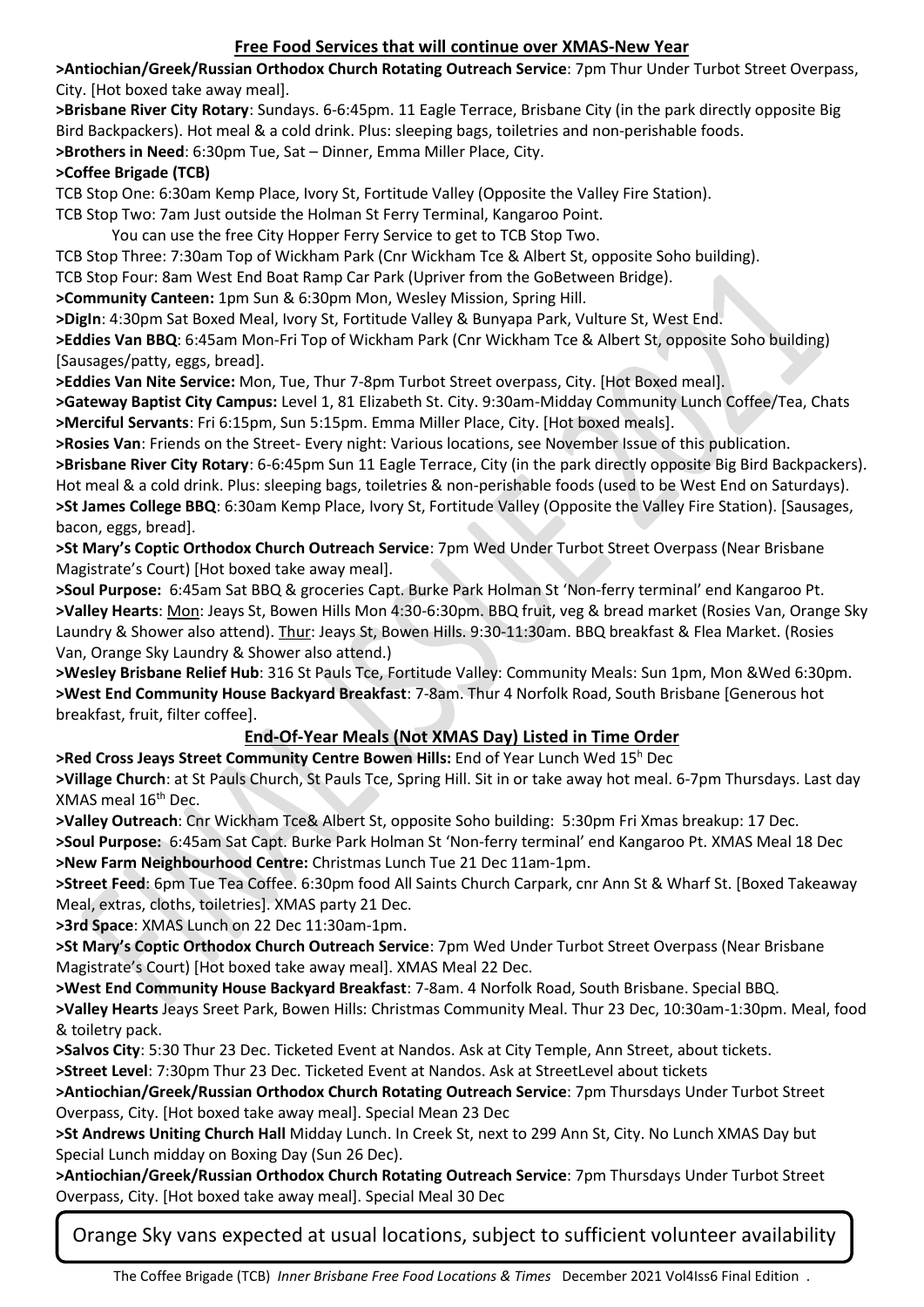# **XMAS Day Meals (Saturday)**

**Coffee Brigade** van usual places and times. (See page 2). **BBQ** Wickham Tce TCB Stop3 6:30am

**Soul Purpose:** 6:45am Capt. Burke Park BBQ area 'Non-ferry terminal' end of Holman St, Kangaroo. BBQ.

**Community Friends**: 155 Boundary St West End (the People's Park, opposite corner of Boundary St & Russell St. Christmas Day 7:30am to 5:30pm both breakfast & lunch. A GREAT WAY TO START XMAS DAY!

**Wesley Brisbane Relief Hub**: 316 St Pauls Tce, Fortitude Valley: Lunch. **XMAS Lunch**: Indoor Seated Option (max 50 people) Midday-1:30pm 4 Course meal Sign-in from 11:45am; Take Away Option: For those who do not get a seat. 12:15-1:15pm

**Wesley House:** Xmas Lunch. 11am-2pm. 140 Ann Street City. Room for 60 people. Take away if more turn up **Communify XMAS Lunch.** Gate D Suncorp Stadium. 11:30am start. Double Dose Covid vaccine evidence required. Book your place: Phone Kate 35102700 or emai[l kater@communify.org.au](mailto:kater@communify.org.au) by 15 Dec. Santa and child friendly.

**Brothers in Need**: (Street Name: "The Muslims") 5:30pm [Hot meal, drinks, food pack, fruit].

**Dig-In**: 4:30-5pm **2 locations**. Kemp Place, Ivory St, Fortitude Valley (Opposite the Valley Fire Station) & Bunyapa Park, Cnr Thomas & Vulture Sts, West End. XMAS day specials

# **Boxing Day Meals (Sunday)**

**Coffee Brigade** van usual places and times. (See page 2).

**St Andrews Uniting Church Hall**: Midday [In Creek St, next to 299 Ann St, City. Sit down & boxed take away meal plus extras].

**Community Canteen**. Wesley Mission, Spring Hill. Boxed lunch 1pm

**Merciful Servants**: Emma Miller Place (Cnr Roma St & Albert St, City. 5:15pm [Hot meal, drinks, food pack, fruit]. Fishers of Men: Emmer Miller Place, City. 6:30pm [Hot boxed meal].

**Rosies**: Emma Miller Place, City. 7-8:30pm [hot/cold drinks, hygiene products, biscuits, friends & chats].

# **New Year's Day Meals (Saturday)**

**Soul Purpose:** 6:45am Capt. Burke Park BBQ area 'Non-ferry terminal' end of Holman St, Kangaroo. BBQ++ **Missionaries of Charity** ("The Nuns"): 10:30am-11ish 92 Warry St, Spring Hill [The Famous New Year BBQ]. **St Andrews Uniting Church Hall**: Midday [In Creek St, next to 299 Ann St, City. Sit down & boxed take away meal plus extras].

**Dig-In**: 4:30-5pm **2 locations**. Kemp Place, Ivory St, Fortitude Valley (Opposite the Valley Fire Station) &Bunyapa Park, Cnr Thomas & Vulture Sts, West End. Hot boxed T/away main & extras.

**Brothers in Need**: (Street Name: "The Muslims") Emma Miller Place: 5:30pm [Hot meal, drinks, food pack, fruit]. R**osies**: Emma Miller Place 7:30-9:30pm. [hot/cold drinks, hygiene products, biscuits, friends & chats].

# **Public Holidays Mon 27 Dec, Tue 28 Dec, Mon 3 Jan**

**Breakfast Everyday**: Coffee Brigade 4 sites. Eddies Van BBQ 6:45am: Top of Wickham Park (Cnr Wickham Tce & Albert St, opposite Soho building) [Sausages/patty, eggs, bread].

Monday: 27 Dec. 3<sup>rd</sup> Space: Free porridge, soup. Range of inexpensive smacks.

**Gateway Baptist City Campus:** Level 1, 81 Elizabeth St. City. 9:30am-Midday Community Lunch Coffee/Tea, Chats **Tuesday**: 28 Dec. **Gateway Baptist City Campus:** Level 1, 81 Elizabeth St. City. 9:30am-Midday Community Lunch Coffee/Tea, Chats

# **NO LUNCHES IDENTIFIED 3 Jan**

# **Dinner Mondays:**

Rosies: 4-5:30pm Emma Miller Place, City**:** 7:30-9:30pm [hot/cold drinks, hygiene products, biscuits, friends & chats]. Valley Hearts & Orange Sky & Rosies: Jeays St Park, Bowen Hills. 4:30-6:30pm. [Take away meal, hot/cold drinks, hygiene products, biscuits]. Laundry.

Community Canteen: 6:30pm Wesley Mission building 316 St Pauls Terrace, Fortitude Valley (Warry St Corner, Green tiled roof). [Boxed take away meal or sit-down meal when permitted].

Eddies Van Nite Service**:** Mon, Tue 6-8 :30pm Turbet Street overpass, City. Hot Boxed meal

# **Dinner Tuesday 28 Dec:**

Brothers in Need: 6:30pm Emma Miller Place (Cnr Roma St & Albert St, City) [Hot meal, drinks, food pack, fruit]. Eddies Van Nite Service**:** Tue 6-8:30pm Turbot Street overpass, City. [Hot Boxed meal].

Rosies: Musgrave Park, Russell St Entrance. 7-9pm [hot/cold drinks, hygiene products, biscuits, friends & chats]. **3 rd Space (07) 3254 1144** will take messages – look at white board opposite reception.

Use 3<sup>rd</sup> Space's Mail Service if you have no permanent address: Postal Address: PO Box 36, New Farm, Q. 4005 'Residential Address': **505 Brunswick Street, New Farm, Brisbane**, Qld, 4006 for parcel deliveries, forms.

Pick up your mail and parcels at 3<sup>rd</sup> Space reception.

Clean day beds 8:30am – 3:30pm if you need a sleep during the day**.**